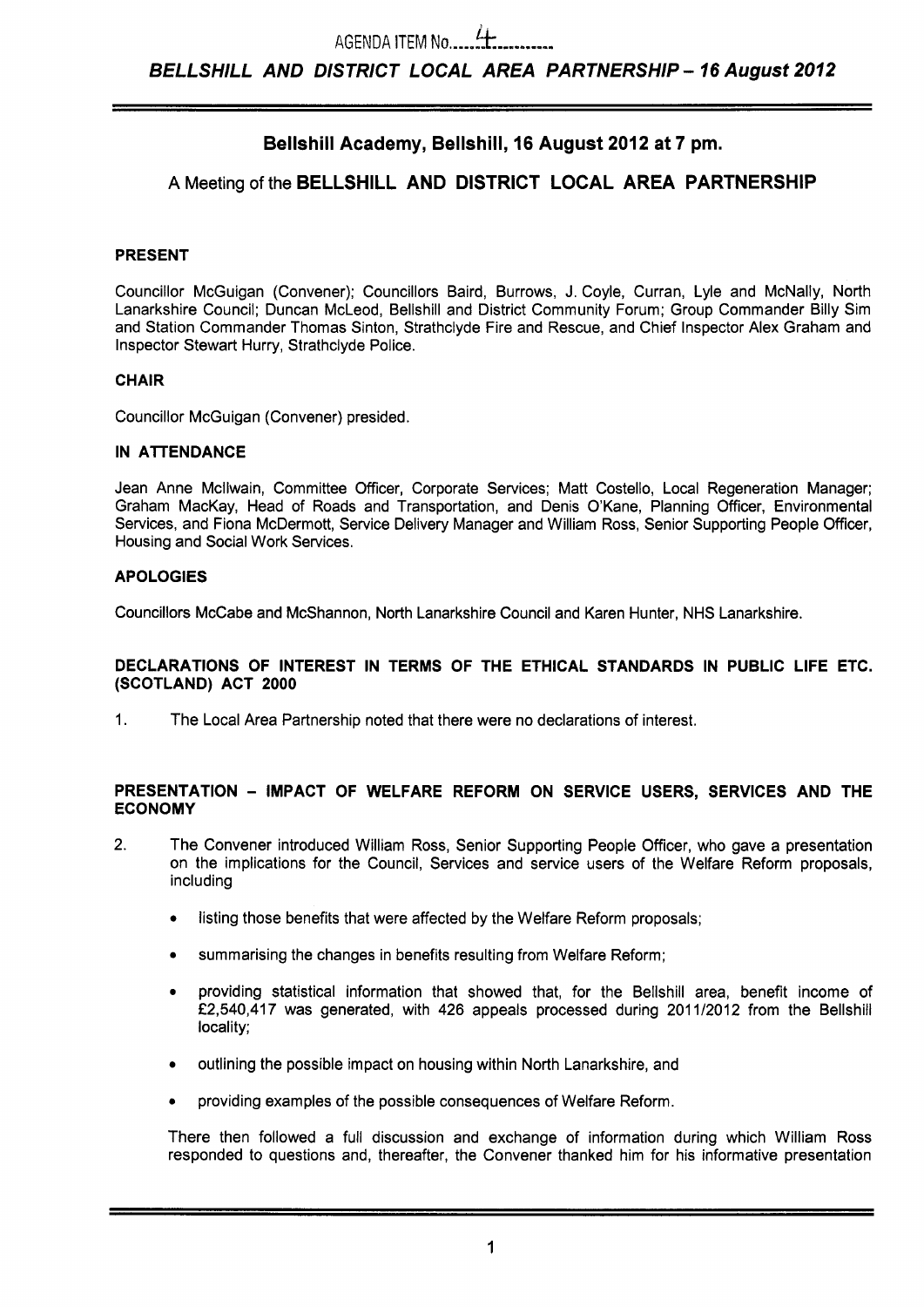and proposed that, if required, an update on the Welfare Reform proposals be provided to a future meeting of the Local Area Partnership.

#### **Decided:**

- (1) that, if required, an update on the Welfare Reform proposals be provided to a future meeting of the Local Area Partnership, and
- (2) that the terms of the presentation be otherwise noted.

#### **BELLSHILL AND DISTRICT LOCAL AREA PARTNERSHlPlAREA COMMITTEE** - **MINUTES**

- **3.** There were submitted the Minutes of the meetings of the Bellshill and District Local Area Partnership and the Area Committee held on 31 May 2012.
	- **Decided:** that the terms of the Minutes be noted.

#### **BELLSHILL AND DISTRICT COMMUNITY FORUM** - **UPDATE**

**4.** There was submitted a report dated June 2012 from Bellshill and District Community Forum (1) advising of Forum activity over the last few months, and (2) outlining the Forum's concerns regarding (a) parking problems, and (b) road traffic problems at the traffic lights at the B7070/A725.

The Partnership then heard Duncan McLeod, Chair of the Bellshill and District Community Forum in supplement to the report and in response to questions.

**Decided:** that the terms of the report be noted.

#### **NORTH LANARKSHIRE PARTNERSHIP BOARD MINUTE**

- 5. There was submitted the Minute of the meeting of North Lanarkshire Partnership Board held on 30 May 2012.
	- **Decided:** that the terms of the Minute be noted.

#### **NHS LANARKSHIRE** - **NORTH COMMUNITY HEALTH PARTNERSHIP** - **BELLSHILL AND DISTRICT LOCALITY**

- **6.** There was submitted a report (docketed as relative to the Minute of the meeting of the Bellshill and District Area Committee held on 16 August 2012) dated 29 June 2012 by the Service Manager, NHS Lanarkshire - Bellshill Locality providing details of various initiatives that had taken place within the Bellshill locality area.
	- **Decided:** that the terms of the report be noted.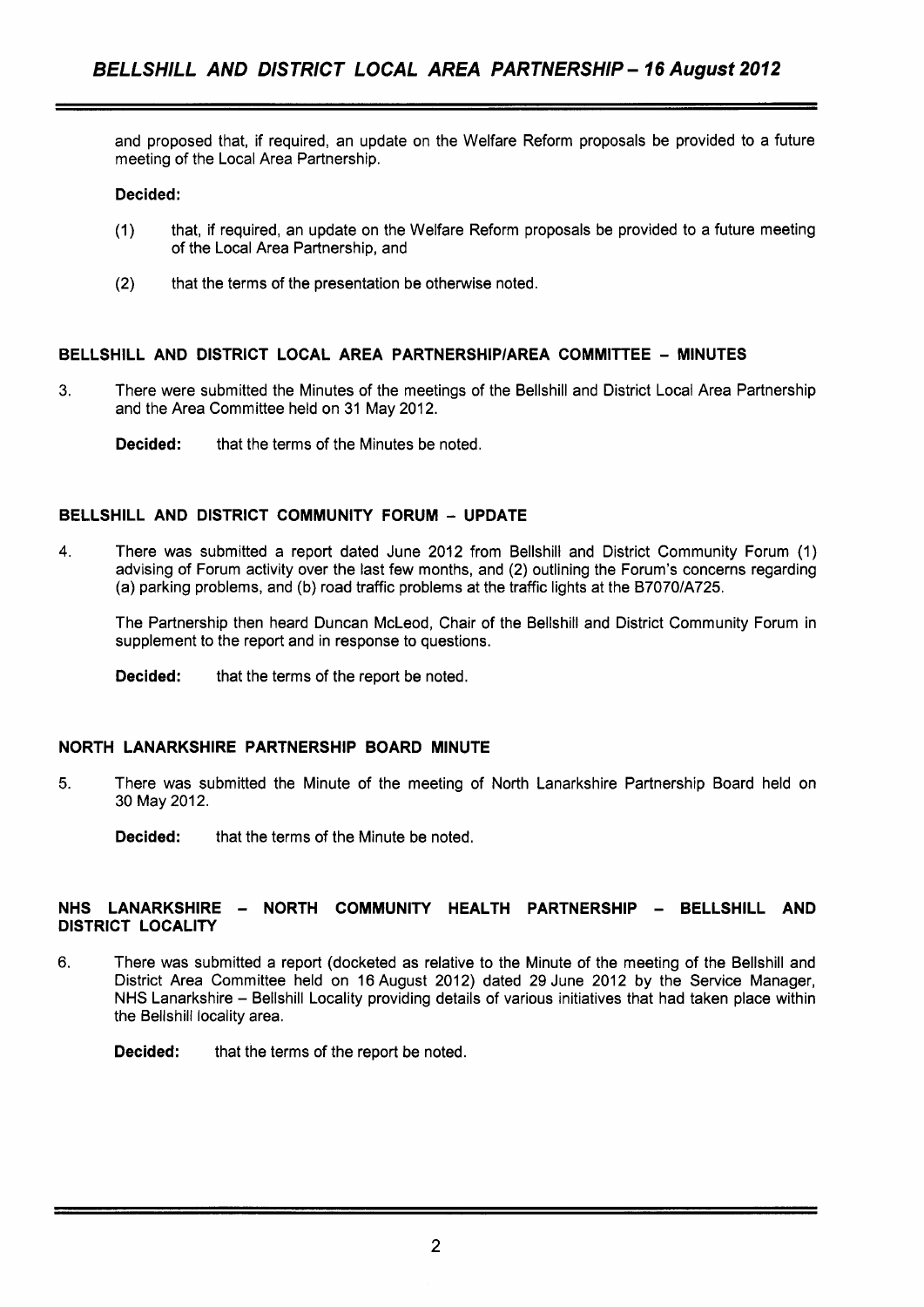#### **AREA COMMUNITY SAFETY PROBLEM SOLVING PROFILE AND ACTION PLAN FOR PRIORITY WARD 15** - **MOSSEND AND HOLYTOWN**

**7.** With reference to paragraph 5 of the Minute of the meeting of the Local Area Partnership held on 31 May 2012, when the revised method of delivering the Joint Community Safety Report was recommended for approval, there was submitted a report (docketed as relative to the meeting of the Bellshill and District Area Committee held on 16 August 2012) dated June 2012 by the Partners (1) advising that the priority area identified within the Bellshill and District Locality was Ward 15  $-$ Mossend and Holytown; (2) setting out, within the report, statistical information and an Action Plan which included the agreed priorities and actions to address the problems identified within this area, and (3) providing statistical information in relation to the two remaining Wards within the Bellshill and District Locality, also as detailed within the report.

The Local Area Partnership then heard the officers and partners in supplement to the report and in response to questions by Members.

Thereafter, the Convener indicated that arrangements would be made for a visit to the Bellshill and District Area to view the issues affecting each ward and that Partners would also be invited to participate.

**Decided:** that it be recommended to the Area Committee:-

- (1) that arrangements be made for a visit to the Bellshill and District Area to view the issues affecting each Ward to which Partners would be invited, and
- (2) that the terms of the report be otherwise noted.

#### **LOCAL DEVELOPMENT PROGRAMME 201112012 AND 2012/2013**

**8.** With reference to paragraph 6 of the Minute of the meeting of the Local Area Partnership held on 31 May 2012, there was submitted a report (docketed as relative to the Minute of the meeting of the Bellshill and District Area Committee held on 16 August 2012) dated 2 August 2012 by the Head of Regeneration and Infrastructure Services, North Lanarkshire Council (1) detailing the criteria for projects to be included within the Local Development Programme; (2) setting out, within Appendix 1 to the report, the progress of projects for 2012/2013 together with details of new projects for approval, and (3) providing details of the proposed Estate Based Initiative Programme for 2012/2013, also as set out it Appendix 1 to the report.

Matt Costello, Local Regeneration Manager, North Lanarkshire Council then highlighted the main points of the report, when he indicated that he would be seeking approval of projects to be undertaken during 2013/2014 at the next meeting of the Local Area Partnership and responded to questions by Members.

During discussion of the Local Development Programme proposals, when concern was expressed regarding road safety at certain locations and it was suggested that these locations be considered for inclusion within the Programme, the Convener indicated that it was his intention to call for a report to be submitted to the next meeting on parking and traffic enforcement within the Bellshill area.

**Decided:** that it be recommended to the Area Committee:-

- (1) that the progress in relation to the delivery of the projects over the second year of the two year programme for 2012/2013, as detailed in Appendix 1 to the report, be noted;
- **(2)** that the alterations to the 2012/2013 Programme, as highlighted in Appendix 1 to the report, be approved;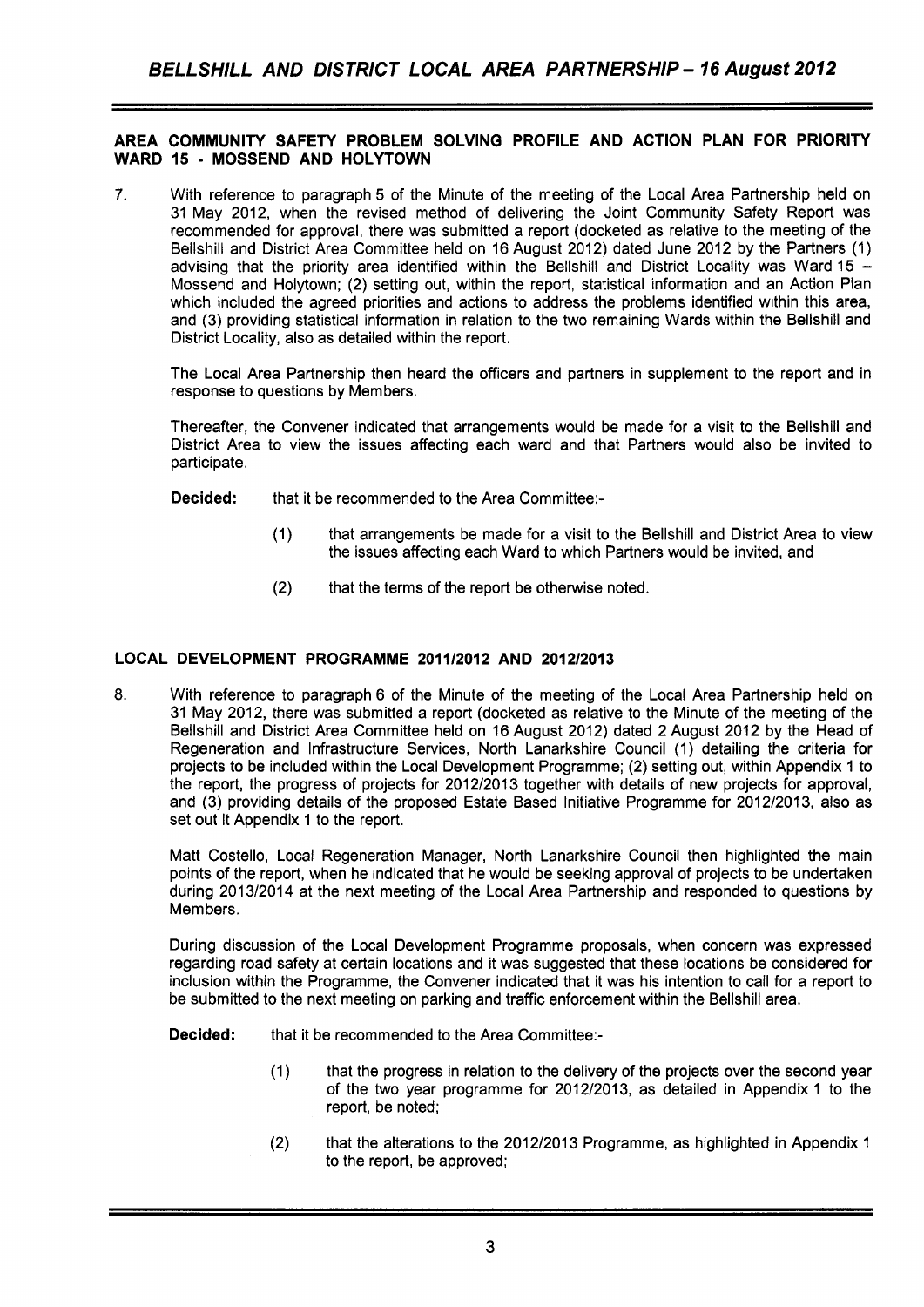- (3) that the Estate Based Initiative Programme for 2012/2013, as outlined in Appendix 1 to the report, be approved;
- **(4)**  that further progress on the current and proposed projects, be reported to future meetings of the Local Area Partnership;
- (5) that it be noted that a report on parking and traffic enforcement within the Bellshill Area will be submitted to the next meeting of the Local Area Partnership, and
- (6) that the terms of the report be otherwise noted.

### **BELLSHILL TOWN CENTRE ACTION PLAN** - **UPDATE**

**9.** With reference to paragraph 7 of the Minute of the meeting of the Local Area Partnership held on 31 May 2012, there was submitted a report (docketed as relative to the Minute of the meeting of the Bellshill and District Area Committee held on 16 August 2012) dated 16 August 2012 by the Head of Planning and Development advising of progress in relation to the Bellshill Town Centre Action Plan and in particular (1) outlining additional works to be carried out to the Farmgate Square Roundabout to improve accessibility for abnormal vehicles, and (2) detailing the action taken in relation to the issues raised regarding the paved surfaces on Main Street, together with further action to be undertaken when the cause of the problem had been identified.

Denis O'Kane, Planning Officer, Development Projects Team, North Lanarkshire Council then highlighted the main points of the report and responded to Members' questions.

Thereafter, Graham McKay, Head of Roads and Transportation (1) outlined the additional works to be carried out to the Farmgate Square Roundabout to enhance access arrangements for abnormal vehicles, and (2) advised that a traffic modelling exercise was being undertaken in relation to Bellshill Town Centre and that the testing may be completed in time for a report on the outcome to be submitted to the next meeting of the Local Area Partnership, and (3) responded to Members' questions.

#### **Decided:**

- (1) that it be noted that a report on the outcome of the traffic modelling for Bellshill Town Centre will be submitted to a future meeting of the Local Area Partnership, and
- (2) that the terms of the report be noted.

#### **LOCAL COMMUNITY PLANNING REPORT**

10. With reference to paragraph 8 of the Minute of the meeting of the Local Area Partnership held on 31 May 2012, there was submitted a report (docketed as relative to the Minute of the meeting of the Bellshill and District Area Committee held on 16 August 2012) dated 2 August 2012 by the Head of Regeneration and Infrastructure Services (1) advising of progress in relation to the Local Community Planning priorities within the Bellshill Locality; (2) indicating that the Local Area Team was working to deliver the actions and targets set out within the Area Team Action Plan, and (3) providing examples of the issues being covered by the Local Area Team.

#### **Decided:**

- (1) that the contents of the report be noted, and
- **(2)** that it be noted that further reports on Local Community Planning will be submitted to future meetings of the Local Area Partnership.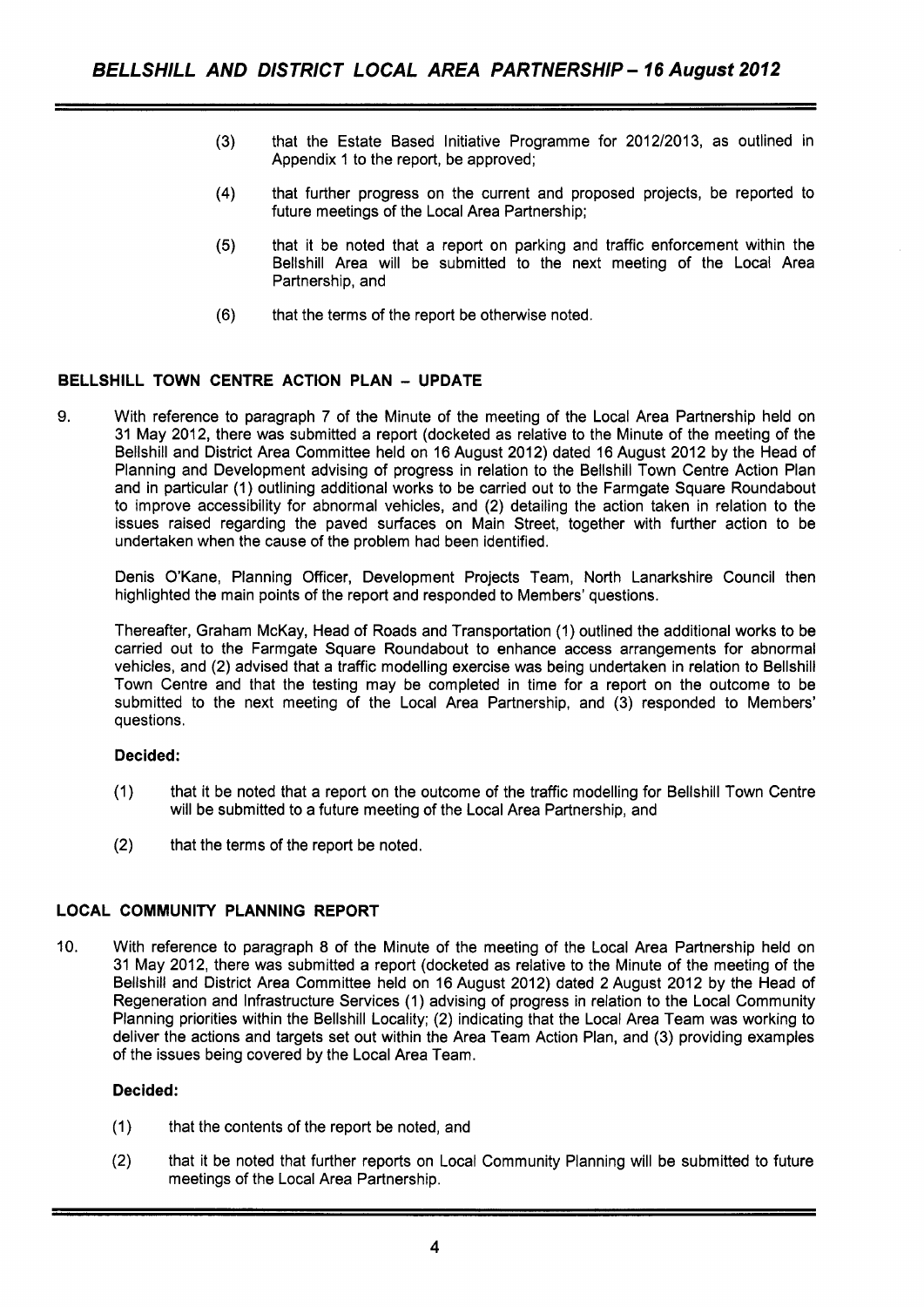#### **MEETINGS OF BELLSHILL AND DISTRICT LOCAL AREA PARTNERSHIP AND AREA COMMITTEE IN OCTOBER 2012**

- 11. There was submitted a report dated 2 August 2012 by the Head of Central Services proposing that the scheduled date of the meetings of Bellshill and District Local Area Partnership and Area Committee during October 2012 be changed to 25 October 2012.
	- **Decided:** that it be recommended to the Area Committee that the next meeting of the Bellshill and District Local Area Partnership and Area Committee, due to be held on 18 October 2012, now be held on Thursday, 25 October 2012 commencing at 7 pm within Michael Sherry Community Centre, Main Street, Holytown.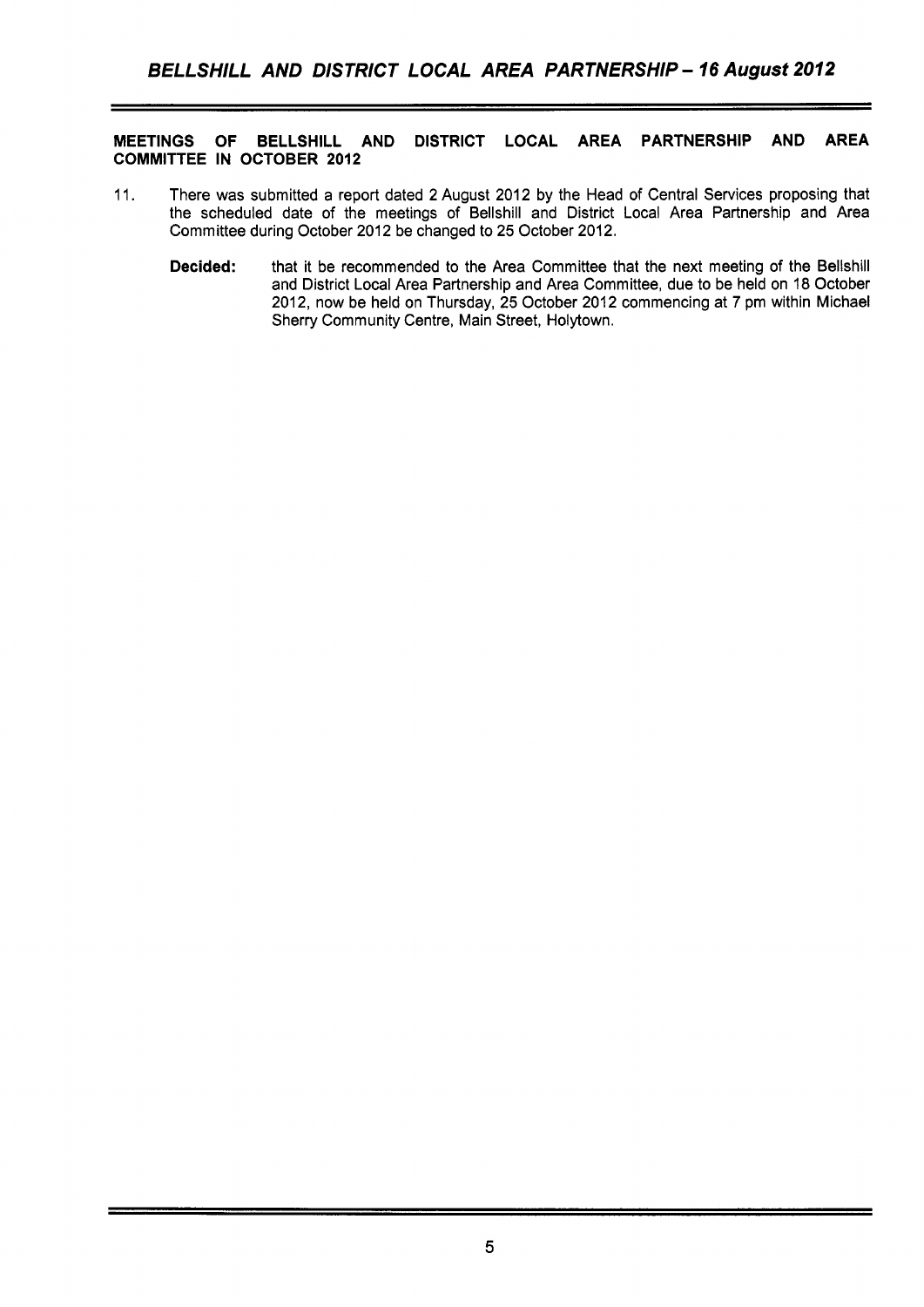# Bellshill Academy, Bellshill, 16 August 2012 at 9 pm.

## **A** Meeting of the BELLSHILL AND DISTRICT AREA COMMITTEE

#### PRESENT

Councillor McGuigan (Convener); Councillors Baird, Burrows, J. Coyle, Curran, Lyle and McNally.

#### **CHAIR**

Councillor McGuigan (Convener) presided.

#### IN ATTENDANCE

The Committee Officer, Corporate Services; Local Regeneration Manager; Head of Roads and Transportation and Planning Officer, Environmental Services, and Service Delivery Manager and Senior Supporting People Officer, Housing and Social Work Services.

#### APOLOGIES

Councillors McCabe and McShannon.

1. DECLARATIONS OF INTEREST IN TERMS OF THE ETHICAL STANDARDS IN PUBLIC LIFE ETC. (SCOTLAND) ACT 2000

The Area Committee noted that there were no declarations of interest.

#### 2. CONSIDER DECISIONS OF MEETING OF THE BELLSHILL AND DISTRICT LOCAL AREA PARTNERSHIP HELD ON 16 AUGUST 2012

The Committee gave consideration to the recommendations made by the Bellshill and District Local Area Partnership at its meeting held on **16** August 2012 and agreed in respect of each item, the following:-

#### (1) PRESENTATION - IMPACT OF WELFARE REFORM ON SERVICE USERS, SERVICES AND THE ECONOMY

#### Decided:

- (1) that, if required, an update on the Welfare Reform proposals be provided to a future meeting of the Local Area Partnership, and
- **(2)** that the terms of the presentation be otherwise noted.

#### (2) BELLSHILL AND DISTRICT LOCAL AREA PARTNERSHIP/AREA COMMITTEE -MINUTES

Decided: that the terms of the Minutes be noted.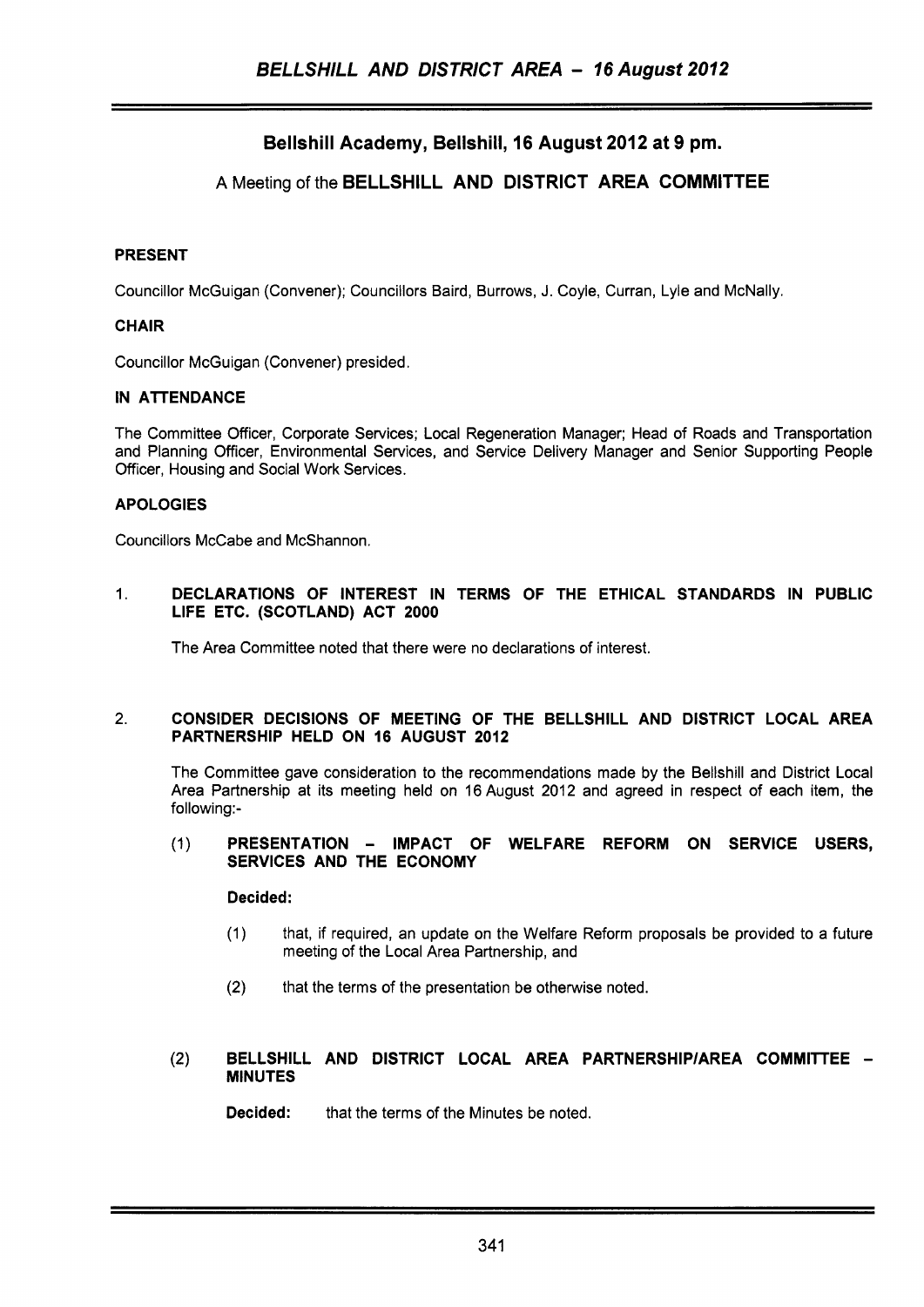## **(3) BELLSHILL AND DISTRICT COMMUNITY FORUM** - **UPDATE**

**Decided:** that the terms of the report be noted.

#### **NORTH LANARKSHIRE PARTNERSHIP BOARD MINUTE**   $(4)$

**Decided:** that the terms of the Minute be noted.

#### **NHS LANARKSHIRE** - **NORTH COMMUNITY HEALTH PARTNERSHIP** - **BELLSHILL**   $(5)$ **AND DISTRICT LOCALITY**

**Decided:** that the terms of the report be noted.

#### **AREA COMMUNITY SAFETY PROBLEM SOLVING PROFILE AND ACTION PLAN**   $(6)$ **FOR PRIORITY WARD 15** - **MOSSEND AND HOLYTOWN**

#### **Decided:**

- (1) that arrangements be made for a visit to the Bellshill and District Area to view the issues affecting each Ward to which Partners would be invited, and
- (2) that the terms of the report be otherwise noted.

#### $(7)$ **LOCAL DEVELOPMENT PROGRAMME 201 112012 AND 2012/2013**

#### **Decided:**

- $(1)$ that the progress in relation to the delivery of the projects over the second year of the two year programme for 2012/2013, as detailed in Appendix 1 to the report, be noted;
- that the alterations to the 2012/2013 Programme, as highlighted in Appendix 1 to the  $(2)$ report, be approved;
- $(3)$ that the Estate Based Initiative Programme for 2012/2013, as outlined in Appendix 1 to the report, be approved;
- $(4)$ that further progress on the current and proposed projects, be reported to future meetings of the Local Area Partnership;
- that it be noted that a report on parking and traffic enforcement within the Bellshill  $(5)$ Area will be submitted to the next meeting of the Local Area Partnership, and
- $(6)$ that the terms of the report be otherwise noted.